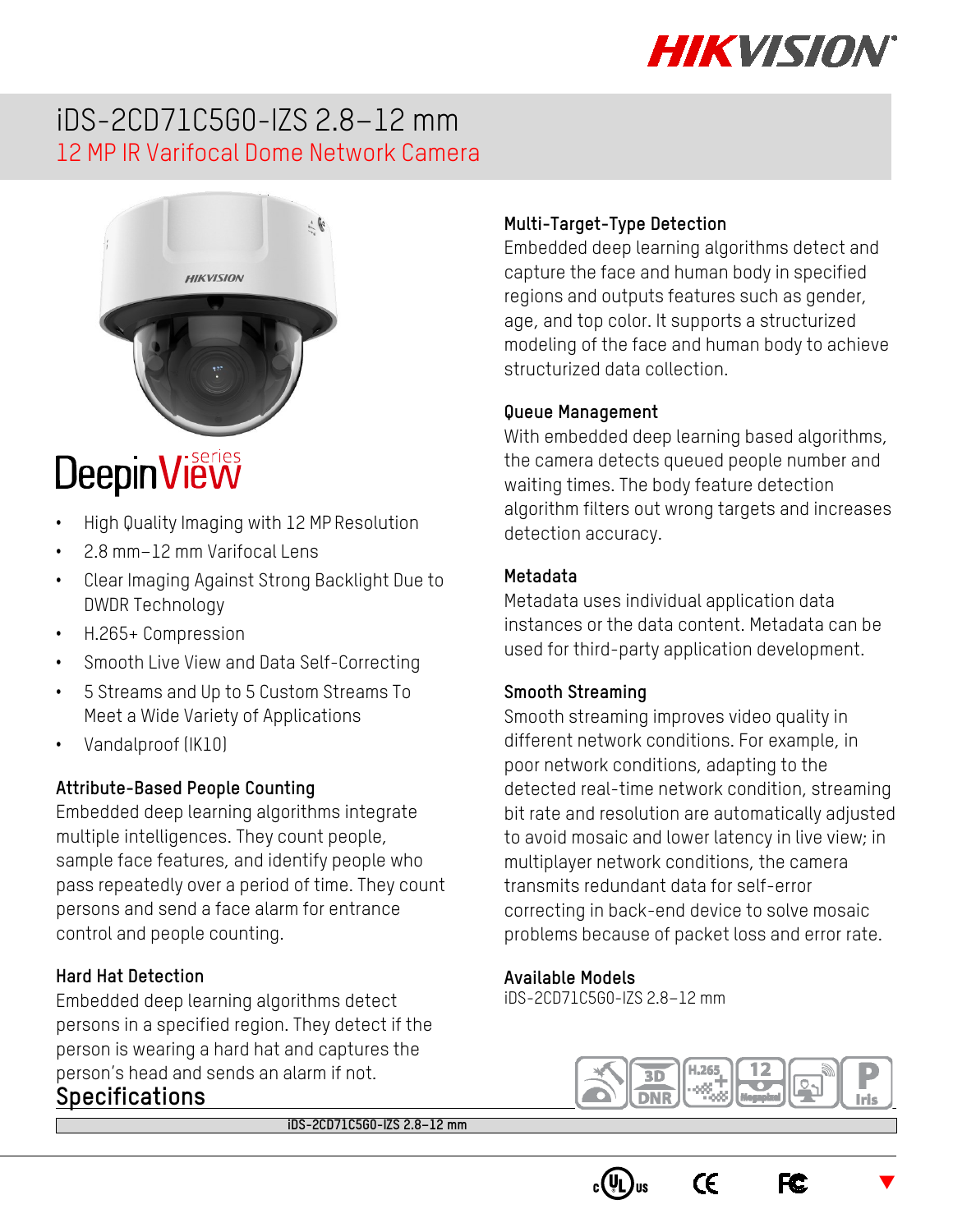| Camera                                      |                                                                                                       |  |  |
|---------------------------------------------|-------------------------------------------------------------------------------------------------------|--|--|
| Image Sensor                                | 1/1.7" progressive scan CMOS                                                                          |  |  |
| $2.8$ mm to $12$ mm<br>Minimum              | Color: 0.009 lux @ $(f/1.2,$ AGC on); B/W: 0.0009 lux @ $(f/1.2,$ AGC on)                             |  |  |
| Illumination<br>$(f/1.2 \text{ to } f/2.5)$ | Color: 0.039 lux @ $(f/2.5,$ AGC on); B/W: 0.0039 lux @ $(f/1.2,$ AGC on)                             |  |  |
| Shutter Speed                               | $1$ s to $1/100,000$ s                                                                                |  |  |
| Slow Shutter                                | Yes                                                                                                   |  |  |
|                                             | $P/N$ $P/N$                                                                                           |  |  |
| Wide Dynamic Range Digital WDR              |                                                                                                       |  |  |
|                                             |                                                                                                       |  |  |
|                                             | Day/Night IR cut filter                                                                               |  |  |
| Angle Adjustment                            | Pan: 0° to 355°, tilt: 0° to 75°, rotate: 0° to 355°                                                  |  |  |
| Power-Off Memory                            | Yes                                                                                                   |  |  |
| Flash Memory                                | 8 <sub>GB</sub>                                                                                       |  |  |
|                                             | RAM 2 GB                                                                                              |  |  |
| Lens                                        |                                                                                                       |  |  |
| Focus                                       | Auto, semi-auto, manual                                                                               |  |  |
| Lens Type and FOV                           | 2.8 to 12 mm, horizontal FOV 96° to 46.2°, vertical FOV 69.2° to 27.2°, diagonal FOV 131° to 45.2°    |  |  |
|                                             | Aperture $f/1.2$ to $f/2.5$                                                                           |  |  |
|                                             |                                                                                                       |  |  |
| Lens Mount Integrated                       |                                                                                                       |  |  |
| Blue Glass Module                           | Blue glass module to reduce ghost phenomenon                                                          |  |  |
| P-Iris                                      | Yes                                                                                                   |  |  |
| Illuminator                                 |                                                                                                       |  |  |
|                                             | IR Range 98 ft (30 m)                                                                                 |  |  |
| Wavelength 850 nm                           |                                                                                                       |  |  |
| Smart Supplement Light                      | Yes                                                                                                   |  |  |
| Video                                       |                                                                                                       |  |  |
|                                             |                                                                                                       |  |  |
| Maximum Resolution                          | $4000 \times 3000$                                                                                    |  |  |
|                                             | 50 Hz: 25 fps (4096 × 2160,3840 × 2160,3072 × 1728,2560 × 1440, 1920 × 1080, 1280 × 720)              |  |  |
| Main Stream                                 | 60 Hz: 30 fps (4096 × 2160,3840 × 2160,3072 × 1728,2560 × 1440, 1920 × 1080, 1280 × 720)              |  |  |
|                                             | 50 Hz: 20 fps (4000 × 3000)                                                                           |  |  |
|                                             | 60 Hz: 20 fps (4000 × 3000)                                                                           |  |  |
|                                             | 50 Hz: 25 fps (704 × 576, 640 × 480)                                                                  |  |  |
| Sub Stream                                  | 60 Hz: 30 fps (704 × 480, 640 × 480)                                                                  |  |  |
|                                             | 50 Hz: 25 fps (1920 × 1080, 1280 × 720, 704 × 576, 640 × 480)                                         |  |  |
| Third Stream                                |                                                                                                       |  |  |
|                                             | 60 Hz: 30 fps (1920 × 1080, 1280 × 720, 704 × 480, 640 × 480)                                         |  |  |
| Fourth Stream                               | 50 Hz: 25 fps (1920 × 1080, 1280 × 720, 704 × 576, 640 × 480)                                         |  |  |
|                                             | 60 Hz: 30 fps (1920 × 1080, 1280 × 720, 704 × 480, 640 × 480)                                         |  |  |
|                                             | 50 Hz: 25 fps $(704 \times 576, 640 \times 480)$                                                      |  |  |
| Fifth Stream                                | 60 Hz: 30 fps (704 × 480, 640 × 480)                                                                  |  |  |
|                                             | 50 Hz: 25 fps (1920 × 1080, 1280 × 720, 704 × 576, 640 × 480)                                         |  |  |
| Custom Stream                               | 60 Hz: 30 fps (1920 × 1080, 1280 × 720, 704 × 480, 640 × 480)                                         |  |  |
|                                             | Main stream: H.265+/H.265/H.264+/ H.264                                                               |  |  |
| Video Compression                           |                                                                                                       |  |  |
|                                             | Sub-stream/Third stream/Fourth stream/Fifth stream/custom stream:H.265/H.264/MJPEG                    |  |  |
| Video Bit Rate                              | 32 Kbps to 16 Mbps                                                                                    |  |  |
| <b>H.264 Type</b>                           | Baseline Profile/Main Profile/High Profile                                                            |  |  |
| <b>H.265 Type</b>                           | Main Profile                                                                                          |  |  |
| $H.264+$                                    | Main Stream supports                                                                                  |  |  |
| $H.265+$                                    | Main Stream supports                                                                                  |  |  |
| Bit Rate Control                            |                                                                                                       |  |  |
|                                             | CBR/VBR                                                                                               |  |  |
| <b>Stream Type</b>                          | Main stream/sub-stream/third stream/fourth stream/fifth stream/custom stream                          |  |  |
| Scalable Video Coding (SVC)                 | H.265 and H.264 support                                                                               |  |  |
| Region of Interest (ROI)                    | 4 fixed regions for each stream                                                                       |  |  |
| Audio                                       |                                                                                                       |  |  |
| Environment Noise Filtering                 | Yes                                                                                                   |  |  |
| Audio Sampling Rate                         | 8 kHz/16 kHz/32 kHz/44.1 kHz/48 kHz                                                                   |  |  |
| Audio Compression                           | G.711/G.722.1/G.726/MP2L2/PCM/MP3                                                                     |  |  |
|                                             |                                                                                                       |  |  |
| Audio Bit Rate                              | 64 Kbps (6.711)/16 Kbps (6.722.1)/16 Kbps (6.726)/32-192 Kbps (MP2L2)/32 Kbps (PCM)/8-320 Kbps        |  |  |
|                                             | (MP3)                                                                                                 |  |  |
| Audio Type                                  | Mono sound                                                                                            |  |  |
| Network                                     |                                                                                                       |  |  |
| Simultaneous Live View                      | Up to 20 channels                                                                                     |  |  |
| API                                         | ONVIF (PROFILE S, PROFILE G, PROFILE T), ISAPI, SDK, ISUP                                             |  |  |
|                                             | TCP/IP, ICMP, HTTP, HTTPS, FTP, SFTP, SRTP, DHCP, DNS, DDNS, RTP, RTSP, RTCP, PPPoE, NTP, UPnP, SMTP, |  |  |
| Protocols                                   | SNMP, IGMP, 802.1x, QoS, IPv6, UDP, Bonjour, SSL/TLS                                                  |  |  |
|                                             |                                                                                                       |  |  |
| Smooth Streaming                            | Yes                                                                                                   |  |  |
| User/Host                                   | Up to 32 users. 3 user levels: administrator, operator, and user                                      |  |  |
|                                             | Password protection, complicated password, HTTPS encryption, 802.1x authentication (EAP-TLS, EAP-     |  |  |
|                                             | LEAP, EAP-MD5), watermark, IP address filter, basic and digest authentication for HTTP/HTTPS, WSSE    |  |  |
| Security                                    | and digest authentication for ONVIF, RTP/RTSP OVER HTTPS, Control Timeout Settings, Security Audit    |  |  |
|                                             | Log, TLS $1.2$                                                                                        |  |  |
|                                             |                                                                                                       |  |  |
| <b>Specifications (continued)</b>           |                                                                                                       |  |  |
|                                             |                                                                                                       |  |  |

| iDS-2CD71C5G0-IZS 2.8-12 mm                                                                                        |
|--------------------------------------------------------------------------------------------------------------------|
| <b>Network</b> (continued)                                                                                         |
| Network Storage MicroSD/SDHC/SDXC card (256 GB) local storage, and NAS (NFS, SMB/CIFS), auto network replenishment |

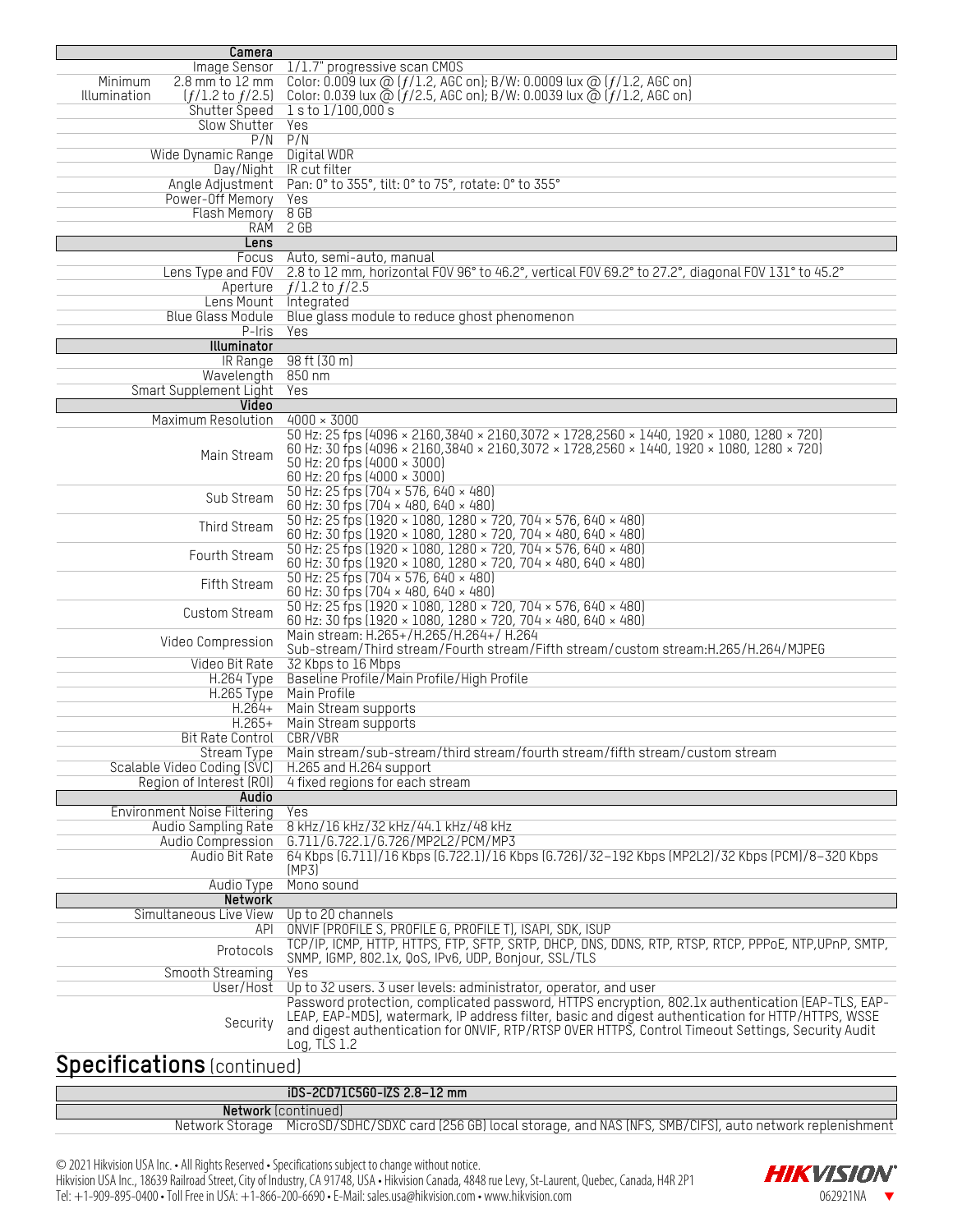|                                                                | (ANR), together with high-end Hikvision memory card, memory card encryption and health detection                                                                                                                                                                                                                                                               |  |  |  |
|----------------------------------------------------------------|----------------------------------------------------------------------------------------------------------------------------------------------------------------------------------------------------------------------------------------------------------------------------------------------------------------------------------------------------------------|--|--|--|
| Client                                                         | supported<br>iVMS-4200, Hik-Connect, HikCentral                                                                                                                                                                                                                                                                                                                |  |  |  |
|                                                                | Plug-in required live view: IE8+                                                                                                                                                                                                                                                                                                                               |  |  |  |
| Web Browser                                                    | Plug-in free live view: Chrome 57.0+, Firefox 52.0+, Safari 11+<br>Local service: Chrome 41.0+, Firefox 30.0+                                                                                                                                                                                                                                                  |  |  |  |
| Image                                                          |                                                                                                                                                                                                                                                                                                                                                                |  |  |  |
| Smart IR                                                       | Camera IR LEDs should support Smart IR function to automatically adjust power to avoid image                                                                                                                                                                                                                                                                   |  |  |  |
| Day/Night Switch                                               | overexposure<br>Day, Night, Auto, Schedule, Triggered by Alarm In                                                                                                                                                                                                                                                                                              |  |  |  |
| <b>Target Cropping</b>                                         | Yes                                                                                                                                                                                                                                                                                                                                                            |  |  |  |
| Picture Overlay<br>Image Enhancement                           | Logo picture can be overlaid on video with $128 \times 128$ 24-bit bmp format                                                                                                                                                                                                                                                                                  |  |  |  |
| Image Parameters Switch                                        | BLC, HLC, 3D DNR, Defog, EIS, Distortion Correction<br>Yes                                                                                                                                                                                                                                                                                                     |  |  |  |
| Image Settings                                                 | Rotate mode, saturation, brightness, contrast, sharpness, gain, white balance adjustable by client<br>software or Web browser                                                                                                                                                                                                                                  |  |  |  |
| SNR                                                            | 252 dB                                                                                                                                                                                                                                                                                                                                                         |  |  |  |
| Interface<br>Alarm                                             | 1 input, 1 output (maximum 24 VDC, 1 A)                                                                                                                                                                                                                                                                                                                        |  |  |  |
| Audio                                                          | 1 input (line in), 3.5 mm connector, maximum input amplitude: 3.3 vpp, input impedance: 4.7K $\Omega$ ,<br>interface type: non-equilibrium; 1 output (line out), 3.5 mm connector, maximum output amplitude: 3.3<br>vpp, output impedance: 100 Ω, interface type: non-equilibrium, mono sound, 1 built-in microphone                                           |  |  |  |
| RS-485                                                         | 1 RS-485 (half duplex, HIKVISION, Pelco-P, Pelco-D, self-adaptive)                                                                                                                                                                                                                                                                                             |  |  |  |
| Video Output<br>On-board Storage                               | 1 Vp-p composite output (75 Ω/CVBS) (only for debug)<br>Built-in microSD/SDHC/SDXC slot, up to 256 GB                                                                                                                                                                                                                                                          |  |  |  |
| Hardware Reset                                                 | Yes                                                                                                                                                                                                                                                                                                                                                            |  |  |  |
| Communication Interface                                        | 1 RJ-45 10M/100M/1000M self-adaptive Ethernet port                                                                                                                                                                                                                                                                                                             |  |  |  |
| Power Output                                                   | 12 VDC, maximum 200 mA (supported by all power supply types)                                                                                                                                                                                                                                                                                                   |  |  |  |
| <b>Smart Features</b>                                          | Motion detection, video tampering alarm, exception (network disconnected, IP address conflict, illegal                                                                                                                                                                                                                                                         |  |  |  |
| Basic Event                                                    | login, HDD full, HDD error)<br>Line crossing detection, up to 4 lines configurable Intrusion detection, up to 4 regions configurable                                                                                                                                                                                                                           |  |  |  |
| Smart Event                                                    | Region entrance detection, up to 4 regions configurable region exiting detection, up to 4 regions<br>configurable; unattended baggage detection, up to 4 regions configurable object removal detection,<br>up to 4 regions configurable, scene change detection, audio exception detection, defocus detection                                                  |  |  |  |
|                                                                |                                                                                                                                                                                                                                                                                                                                                                |  |  |  |
| Counting                                                       | Yes                                                                                                                                                                                                                                                                                                                                                            |  |  |  |
| Intelligent (Deep Learning Algorithm)                          |                                                                                                                                                                                                                                                                                                                                                                |  |  |  |
| Multi-Target-Type Detection<br>Attribute-based People Counting | Simultaneous detection of human body and face, gets 8 face features and 13 human body features<br>Entering/exiting counting (track 30 targets simultaneously); identifies people who pass repeatedly<br>over a period of time                                                                                                                                  |  |  |  |
| Hard Hat Detection                                             | Detects up to 30 human targets simultaneously, supports up to 4 shield regions                                                                                                                                                                                                                                                                                 |  |  |  |
| Queue Management                                               | Detects queuing-up people number and waiting time of each person, generates reports to compare<br>efficiency of different queuing-ups and displays changing status of one queue, raw data export                                                                                                                                                               |  |  |  |
| Premier Protection                                             | Line crossing, intrusion, region entrance, region exiting, alarm triggering by specified target types                                                                                                                                                                                                                                                          |  |  |  |
| General                                                        | (human, vehicle), filter out mistaken alarm caused by target types such as leaf, light, animal, flag, etc.                                                                                                                                                                                                                                                     |  |  |  |
| Linkage Method                                                 | Upload to FTP/NAS/memory card, notify surveillance center, send e-mail, trigger alarm output, trigger<br>recording, trigger capture; trigger recording: memory card, network storage, pre-record and post-<br>record trigger captured pictures uploading: FTP, SFTP, HTTP, NAS, e-mail; trigger notification: HTTP,<br>ISAPI, alarm output, e-mail             |  |  |  |
| <b>Online Upgrade</b>                                          | Yes                                                                                                                                                                                                                                                                                                                                                            |  |  |  |
| Dual Backup                                                    | Yes                                                                                                                                                                                                                                                                                                                                                            |  |  |  |
| Web Client Language                                            | 33 languages: English, Russian, Estonian, Bulgarian, Hungarian, Greek, German, Italian, Czech, Slovak,<br>French, Polish, Dutch, Portuguese, Spanish, Romanian, Danish, Swedish, Norwegian, Finnish, Croatian,<br>Slovenian, Serbian, Turkish, Korean, Traditional Chinese, Thai, Vietnamese, Japanese, Latvian,<br>Lithuanian, Portuguese (Brazil), Ukrainian |  |  |  |
| General Function                                               | Anti-flicker, 5 streams and up to 5 custom streams, EPTZ, heartbeat, mirror, privacy masks, flash log,                                                                                                                                                                                                                                                         |  |  |  |
| Software Reset                                                 | password reset via e-mail, pixel counter<br>Yes                                                                                                                                                                                                                                                                                                                |  |  |  |
| <b>Storage Conditions</b>                                      | -30° to 60° C (-22° to 140° F), humidity 95% or less (non-condensing)                                                                                                                                                                                                                                                                                          |  |  |  |
| Startup and Operating Conditions                               | -30° to 60° C (-22° to 140° F)                                                                                                                                                                                                                                                                                                                                 |  |  |  |
| Power Supply                                                   | 12 VDC ±20%, two-core terminal block, reverse polarity protection; 24 VAC ±20%; PoE: 802.3af, Type 1<br>Class 3                                                                                                                                                                                                                                                |  |  |  |
| Power Consumption and Current                                  | 12 VDC, 0.83 A, maximum 9.96 W<br>24 VAC, 0.85 A, maximum 12 W                                                                                                                                                                                                                                                                                                 |  |  |  |
| Power Interface                                                | PoE (802.3af, 36 V to 57 V), 0.35 A to 0.21 A, maximum 12 W<br>Two-core terminal block                                                                                                                                                                                                                                                                         |  |  |  |
| Camera Material<br><b>Specifications (continued)</b>           | Aluminum alloy body                                                                                                                                                                                                                                                                                                                                            |  |  |  |

| iDS-2CD71C5G0-IZS 2.8-12 mm                                                                 |
|---------------------------------------------------------------------------------------------|
| <b>General</b> (continued)                                                                  |
| Camera Dimension $0140.5$ mm $\times$ 122.6 mm (05.5" $\times$ 4.8")                        |
| Package Dimension $244$ mm $\times$ 174 mm $\times$ 173 mm $(9.6" \times 6.9" \times 6.8")$ |

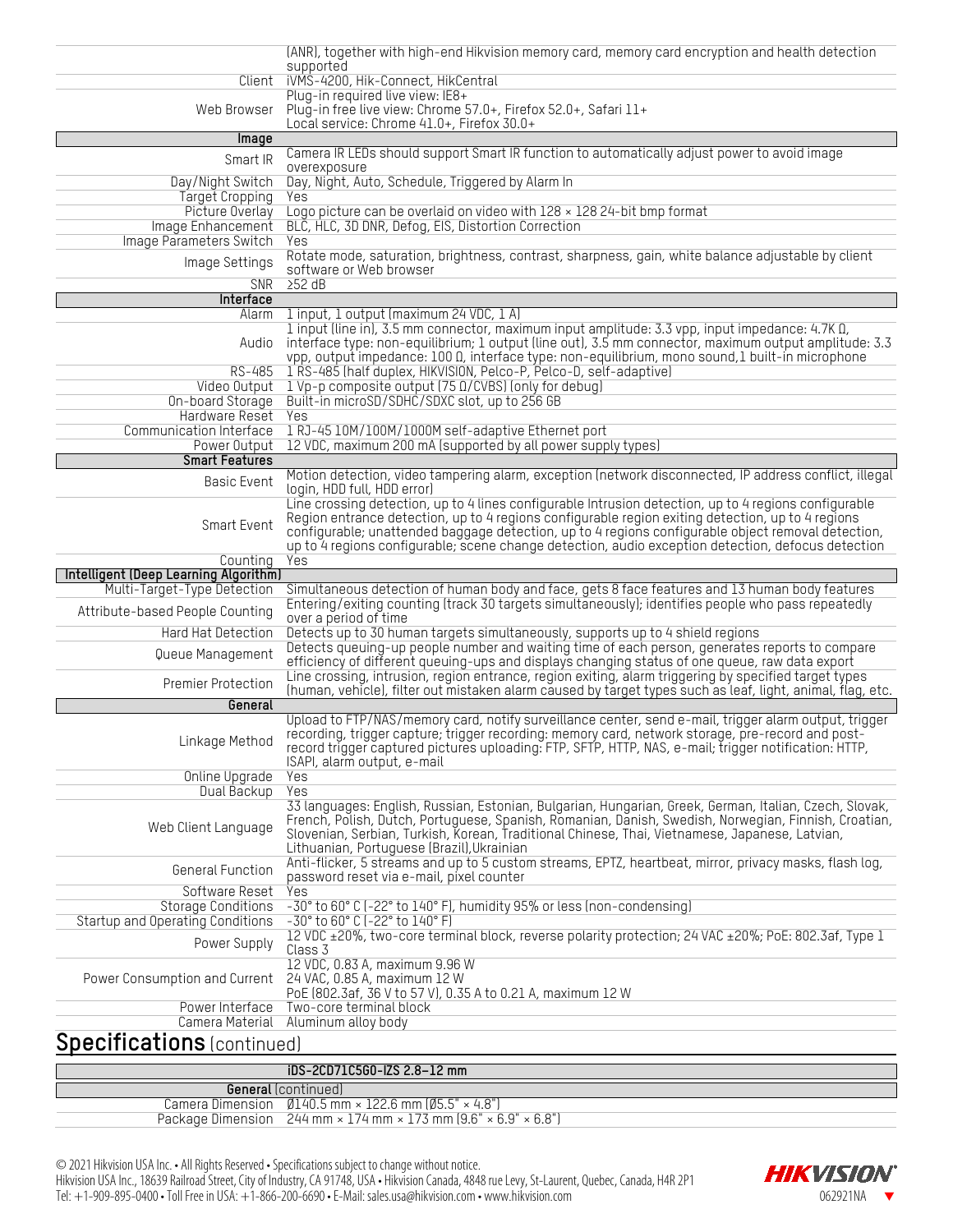| Camera Weight       | Approximately 950 g (2.1 lb)                                                                                                                                                                                                 |
|---------------------|------------------------------------------------------------------------------------------------------------------------------------------------------------------------------------------------------------------------------|
| With Package Weight | Approimately 1300 g (2.9 lb)                                                                                                                                                                                                 |
| Metadata            |                                                                                                                                                                                                                              |
| Metadata            | Intrusion detection, line crossing detection, region entrance detection, region exiting detection,<br>unattended baggage detection, object removal, face capture and queue management are supported                          |
| Approvals           |                                                                                                                                                                                                                              |
| Class               | Class B                                                                                                                                                                                                                      |
| EMC                 | FCC (47 CFR Part 15, Subpart B); CE-EMC (EN 55032: 2015, EN 61000-3-2: 2014, EN 61000-3-3: 2013, EN<br>50130-4: 2011 +A1: 2014); RCM (AS/NZS CISPR 32: 2015); IC (ICES-003: Issue 6, 2016); KC (KN 32: 2015, KN<br>35: 2015) |
| Safety              | UL (UL 60950-1); CB (IEC 60950-1:2005 + Am 1:2009 + Am 2:2013); CE-LVD (EN 60950-1:2005 + Am 1:2009<br>+ Am 2:2013); BIS (IS 13252(Part 1):2010+A1:2013+A2:2015); LOA (IEC/EN 60950-1)                                       |
| Environment         | CE-RoHS (2011/65/EU); WEEE (2012/19/EU); Reach (Regulation (EC) No 1907/2006)                                                                                                                                                |
| Protection          | IK10IIEC 62262:20021                                                                                                                                                                                                         |

## **Dimensions**







Unit: mm(inch)